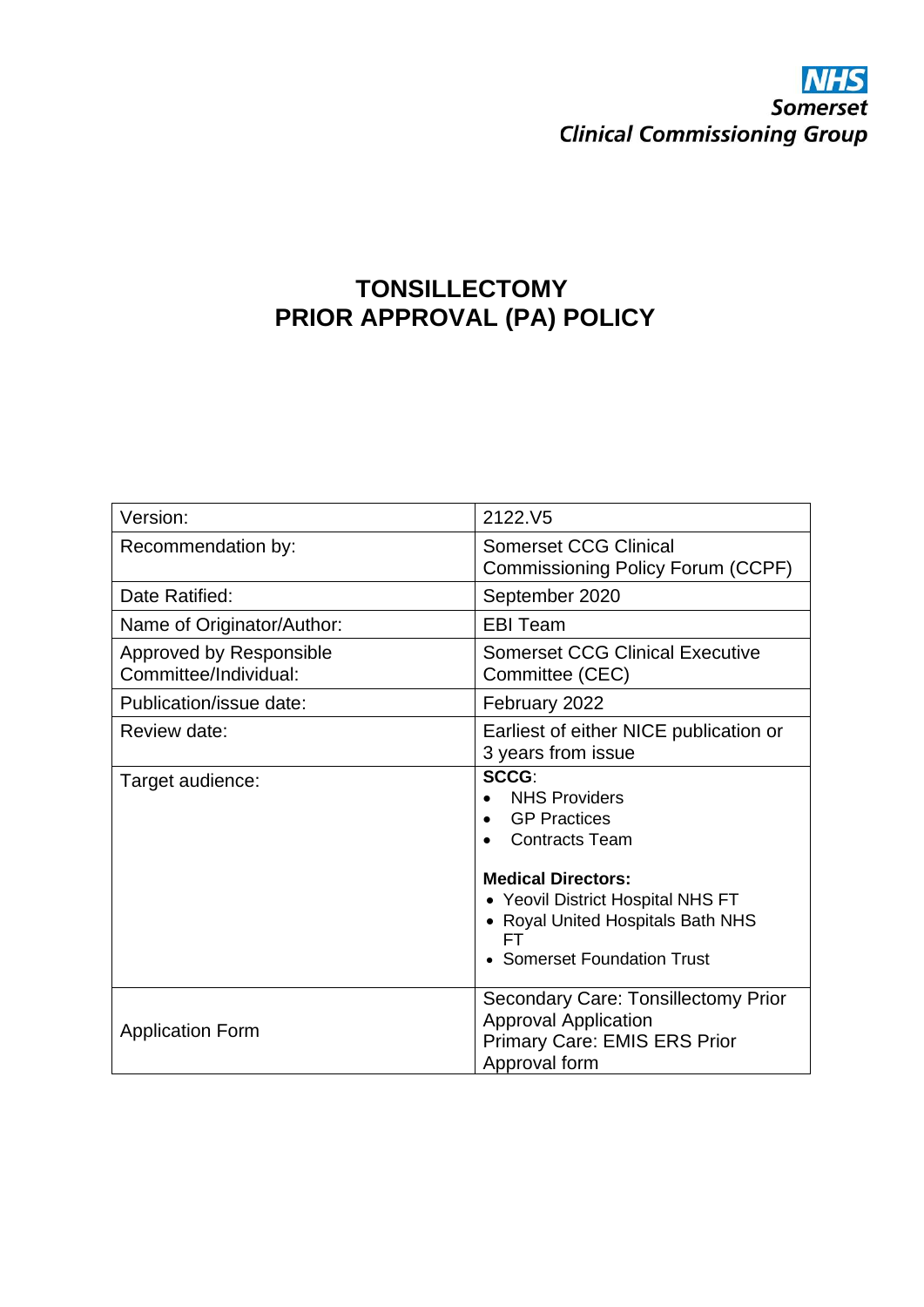### **TONSILLECTOMY - PRIOR APPROVAL POLICY**

| <b>Section</b> | <b>Contents</b>                             | Page          |
|----------------|---------------------------------------------|---------------|
|                | <b>Version Control</b>                      |               |
|                | <b>General Principles</b>                   | $\mathcal{P}$ |
| $\overline{2}$ | <b>Policy Criteria</b>                      | $3 - 4$       |
| 3              | Background                                  | 4             |
| 4              | <b>Evidence Based Interventions Process</b> | $4 - 5$       |
| 5              | <b>Access To Policy</b>                     | 6             |
| 6              | References                                  |               |

## **VERSION CONTROL**

| <b>Document Status:</b> | Current policy |
|-------------------------|----------------|
| <b>Version:</b>         | 2122.V5        |

| <b>DOCUMENT CHANGE HISTORY</b> |                  |                                                                                                           |
|--------------------------------|------------------|-----------------------------------------------------------------------------------------------------------|
| <b>Version</b>                 | <b>Date</b>      | <b>Comments</b>                                                                                           |
| V8E                            | 2015             | Remove from the Guidance for Clinicians<br>Document as a separate policy                                  |
| 1516.v2                        | <b>July 2017</b> | Change CSU template to CCG template                                                                       |
| 1516.v2a                       | <b>Nov 2017</b>  | Removed the word coughing from symptoms list                                                              |
| 1516.v3a                       | November 2018    | New policy template/removal of wording<br>absence from work/school & some back<br>data/Quinsy info update |
| 1819.v4                        | April 2019       | IFR replaced with EBI name change. 'Regard'<br>to Section 14Z8 of the NHS Act 2006                        |
| 1819.v4a                       | September 2020   | 3-year review CCPF no amendments                                                                          |
| 2021.v4b                       | December 2021    | Inclusion of NICE NG202 for OSAHS                                                                         |

| <b>Equality Impact Assessment</b><br>(EIA) Form OR EIA Screening<br>Form completed. Date: | 20160512 1617.v1    |
|-------------------------------------------------------------------------------------------|---------------------|
| <b>Quality Impact Assessment</b><br>QIA. Date:                                            | March 2018          |
| <b>Sponsoring Director:</b>                                                               | <b>Sandra Corry</b> |
| <b>Document Reference:</b>                                                                | 2122.V <sub>5</sub> |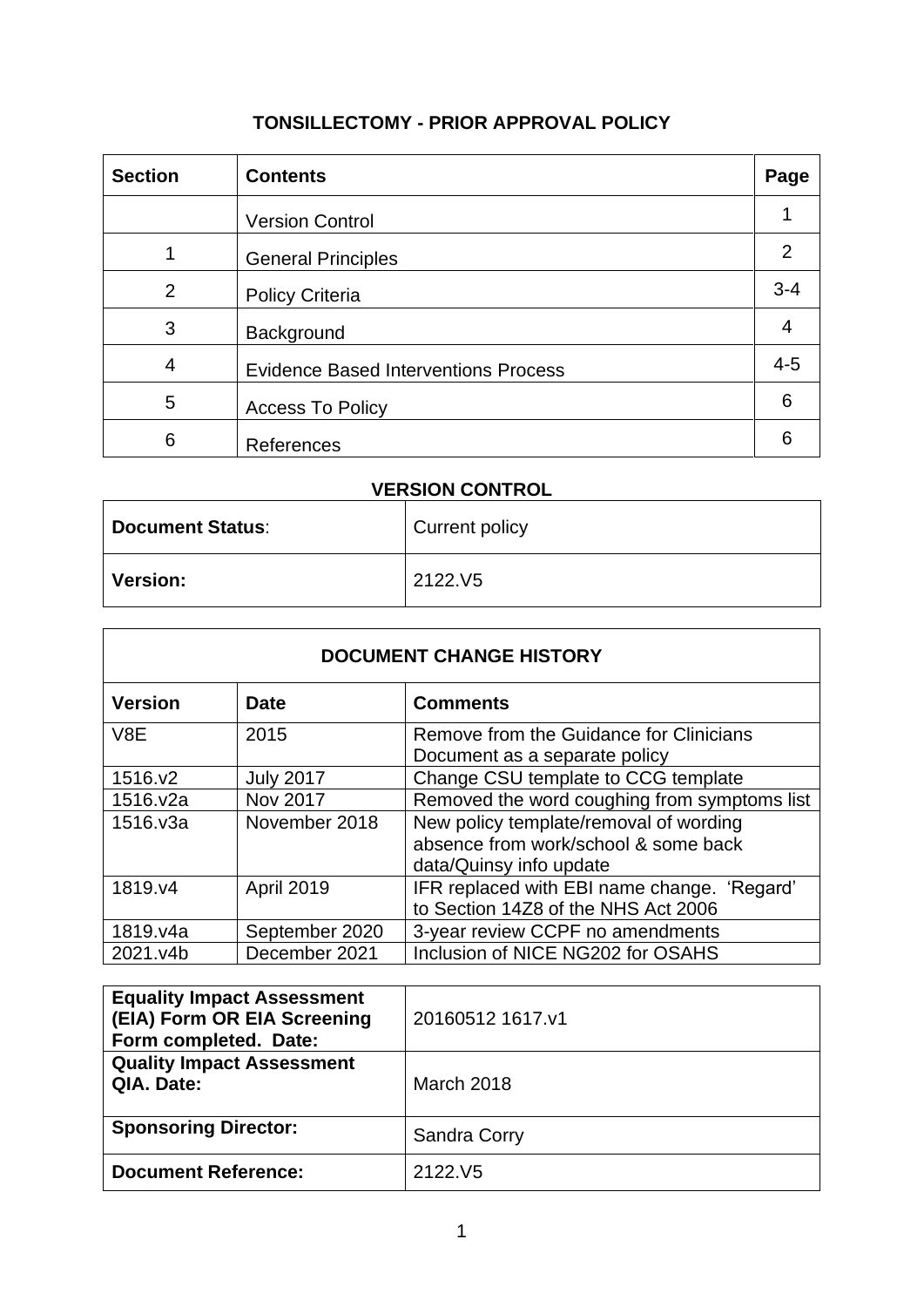#### **1 GENERAL PRINCIPLES (PRIOR APPROVAL)**

- 1.1 Funding approval must be secured by primary care/secondary care prior to referring/treating patients for this prior approval treatment
- 1.2 Funding approval must be secured prior to a referral for an assessment/surgery. Referring patients without funding approval secured not only incurs significant costs in out-patient appointments for patients that may not qualify for surgery, but inappropriately raises the patient's expectation of treatment
- 1.3 On limited occasions, we may approve funding for an assessment only in order to confirm or obtain evidence demonstrating whether a patient meets the criteria for funding. In such cases, patients should be made aware that the assessment does not mean that they will be provided with surgery and surgery will only be provided where it can be demonstrated that the patients meets the criteria to access treatment in this policy
- 1.4 Funding approval will only be given where there is evidence that the treatment requested is effective and the patient has the potential to benefit from the proposed treatment. Where it is demonstrated that patients have previously been provided with the treatment with limited or diminishing benefit, funding approval is unlikely to be agreed
- 1.5 Receiving funding approval does not confirm that they will receive treatment or surgery for a condition as a consent discussion will need to be undertaken with a clinician prior to treatment
- 1.6 The policy does not apply to patients with suspected malignancy who should continue to be referred under 2 weeks wait pathway rules for assessment and testing as appropriate
- 1.7 Patients with an elevated BMI of 30 or more may experience more postsurgical complications including post-surgical wound infection so should be encouraged to lose weight further prior to seeking surgery. <https://www.sciencedirect.com/science/article/pii/S1198743X15007193> (Thelwall, 2015)
- 1.8 Patients who are smokers should be referred to smoking cessation services in order to reduce the risk of surgery and improve healing
- 1.9 Where prior approval funding is secured by the EBI service it will be available for a specified period of time, normally one year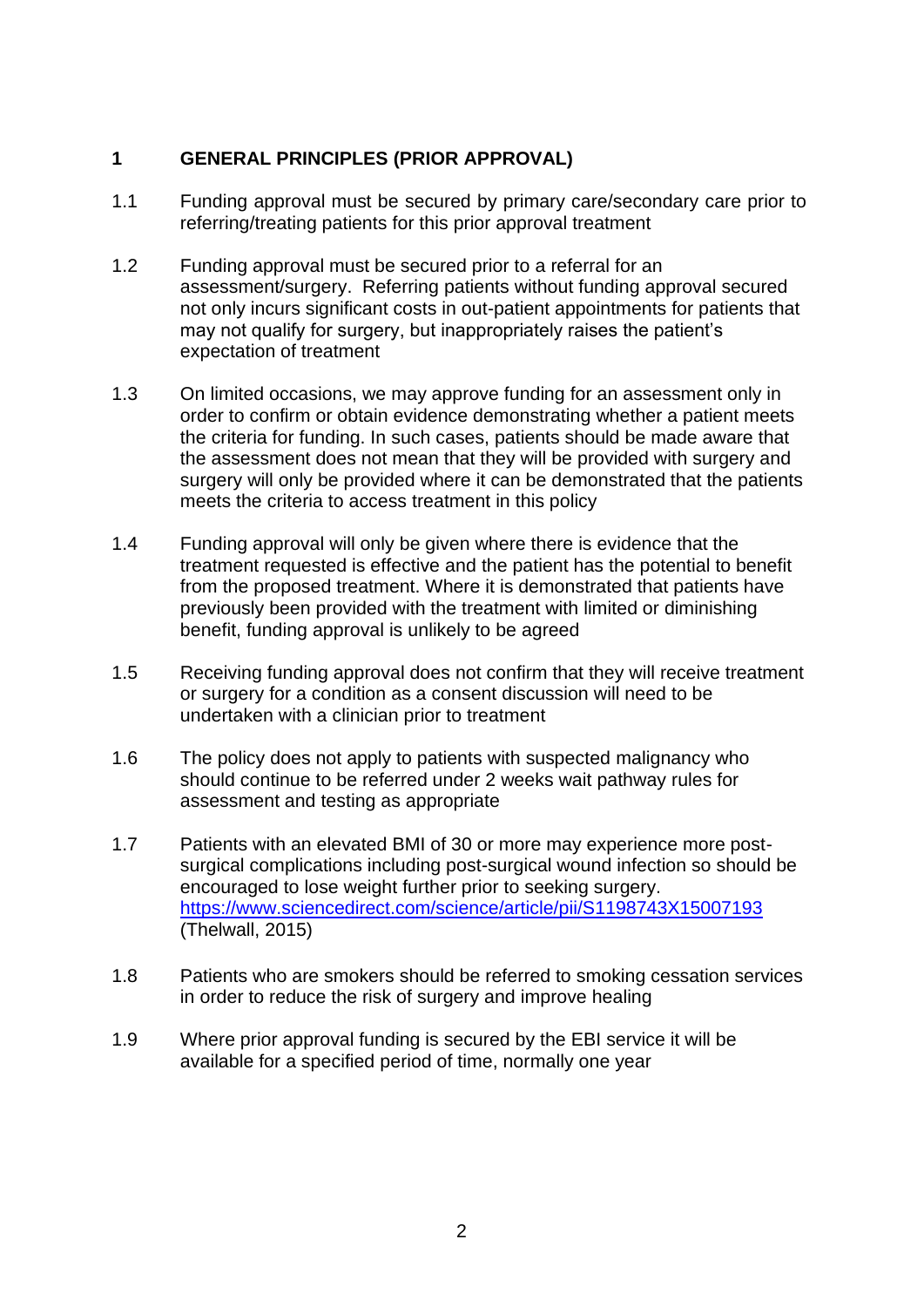#### **2 POLICY CRITERIA - PRIOR APPROVAL**

#### 2.1 The CCG **does not commission** surgery for:

- Tonsillar Crypts
- **Tonsilloliths**
- Tonsillar Stones

A tonsillolith or tonsillar stone is material that accumulates on the tonsil in crypts or scars caused by previous episodes of tonsillitis. They can range up to the size of a peppercorn and are white/cream in colour. The main substance is mostly calcium, but they can have a strong unpleasant odour. In addition, patients recurrently manually removing these can cause inflammation and pain themselves

#### 2.2 **Emergency referral**

Sore throat associated with stridor or respiratory difficulty is an absolute indication for admission to hospital

#### 2.3 **Funding Application forms**

Secondary Care: Tonsillectomy Prior Approval Application Form Primary Care: EMIS ERS Prior Approval form

2.4 Patients who are not eligible for treatment under this policy, please refer to Item 4 EVIDENCE BASED INTERVENTIONS APPLICATION PROCESS on how to apply for funding with evidence of clinical exceptionality

#### 2.5 **Recurrent Tonsillitis**

The Commissioner will provide funding approval for a referral to secondary care NHS providers for consideration, and subsequent provision of, a tonsillectomy if the following criteria are met:

Sore throats are due to acute tonsillitis **AND** the frequency of episodes of acute tonsillitis is confirmed by the patients' GP as follows:

- a. **7** or more well documented, clinically significant, adequately treated sore throats in the preceding year **OR**
- b. **5** or more such episodes in each of the preceding two years **OR**
- c. **3** or more such episodes in each of the preceding three years AND

Evidence to support the episodes of tonsillitis should be provided with the prior approval application requesting surgery. Prior Approval applications received without this evidence will not be approved.

#### 2.6 **Elective referral for other conditions:**

Funding approval will be provided for a referral to an ENT consultant and subsequent tonsillectomy if the specialist assessment finds the patient is highly likely to benefit from this, for the following conditions: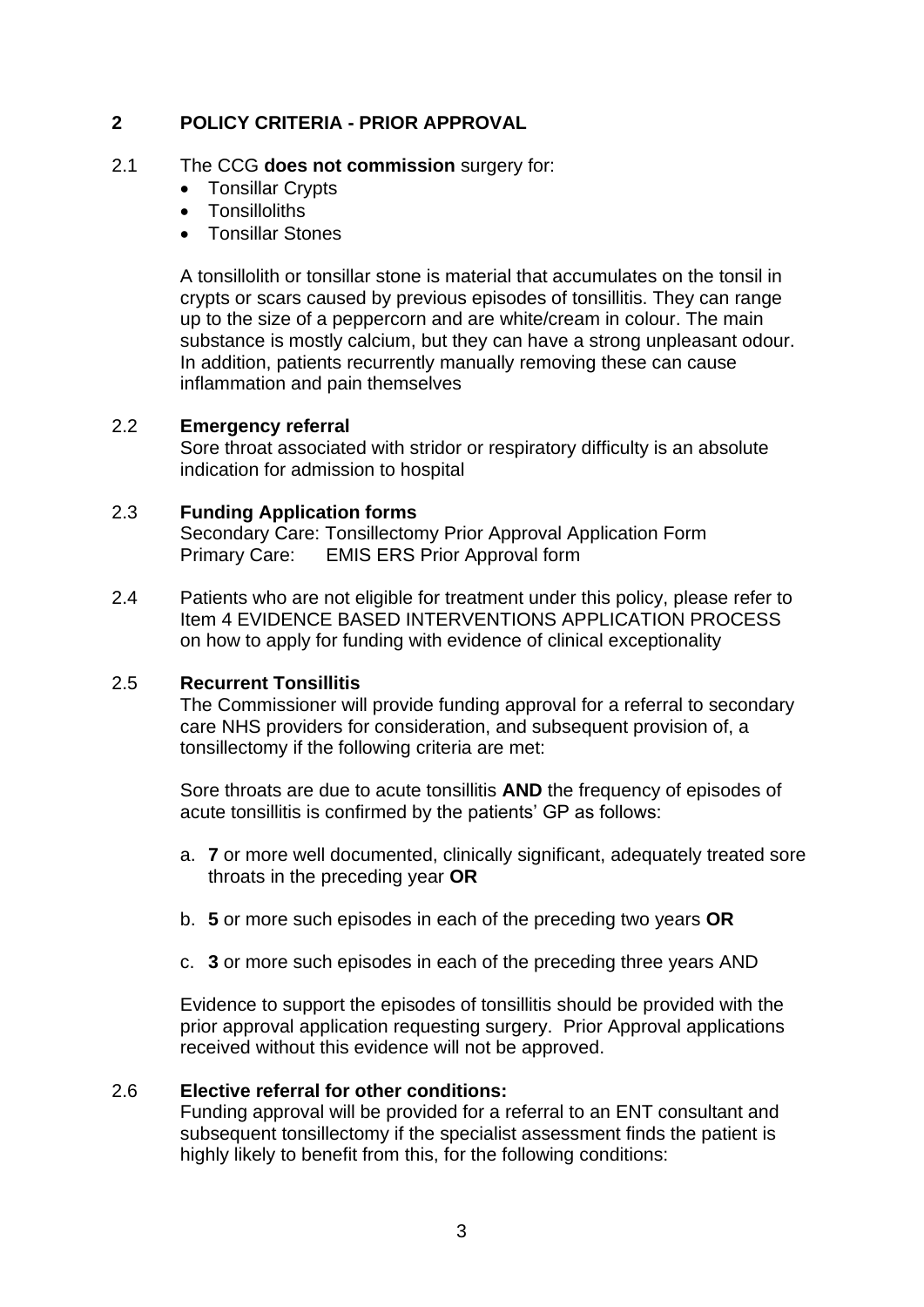- a) 1 or more documented episode of severe suppurative complications;
	- quinsy [peri-tonsillar abscess] **OR**
	- cellulitis parapharyngeal abscess **OR**
	- retropharyngeal abscess or Lemierre syndrome **OR**

b) Tonsillitis exacerbating disease such as febrile convulsions, guttate psoriasis, glomerulonephritis or rheumatic fever

- 2.7 Children with symptoms of persistent significant Obstructive Sleep Apnoea (OSA) which can be diagnosed with:
- 2.7.1 A positive sleep study **OR**
- 2.7.2 A combination of the following clinical features:
	- a) A clear history of:
	- an obstructed airway at night increased respiratory effort
	- witnessed apneas
	- abnormal postures
- 
- loud snoring or stert
- b) Evidence of adeno-tonsillar hypertrophy: direct examination:
- hot potato
- mouth breathing
- adenoidal speech
- nasal obstruction
- 
- c) Significant behavioral change due to sleep fragmentation:
- daytime somnolence or hyperactivity

#### OSA may also cause:

- morning headache
- failure to thrive
- night sweats
- enuresis

#### 2.8 **Obstructive Sleep Apnoeahypopnoea Syndrome and Obesity Hypoventilation Syndrome in over 16s (OSAHS)**

- a) Consider tonsillectomy surgery for adults with OSAHS who have large obstructive tonsils and a body mass index (BMI) **of less than** 35 kg/m2
- b) Tonsillectomy surgery for adults with OSAHS is not recommended with a BMI over 35 kg/m2 and would not be within the remit of this prior approval policy

[https://www.nice.org.uk/guidance/ng202/resources/obstructive-sleep](https://www.nice.org.uk/guidance/ng202/resources/obstructive-sleep-apnoeahypopnoea-syndrome-and-obesity-hypoventilation-syndrome-in-over-16s-pdf-66143711375557)[apnoeahypopnoea-syndrome-and-obesity-hypoventilation-syndrome-in](https://www.nice.org.uk/guidance/ng202/resources/obstructive-sleep-apnoeahypopnoea-syndrome-and-obesity-hypoventilation-syndrome-in-over-16s-pdf-66143711375557)[over-16s-pdf-66143711375557](https://www.nice.org.uk/guidance/ng202/resources/obstructive-sleep-apnoeahypopnoea-syndrome-and-obesity-hypoventilation-syndrome-in-over-16s-pdf-66143711375557)

[Overview | Obstructive sleep apnoea/hypopnoea syndrome and obesity](https://www.nice.org.uk/guidance/ng202)  [hypoventilation syndrome in over 16s | Guidance | NICE](https://www.nice.org.uk/guidance/ng202)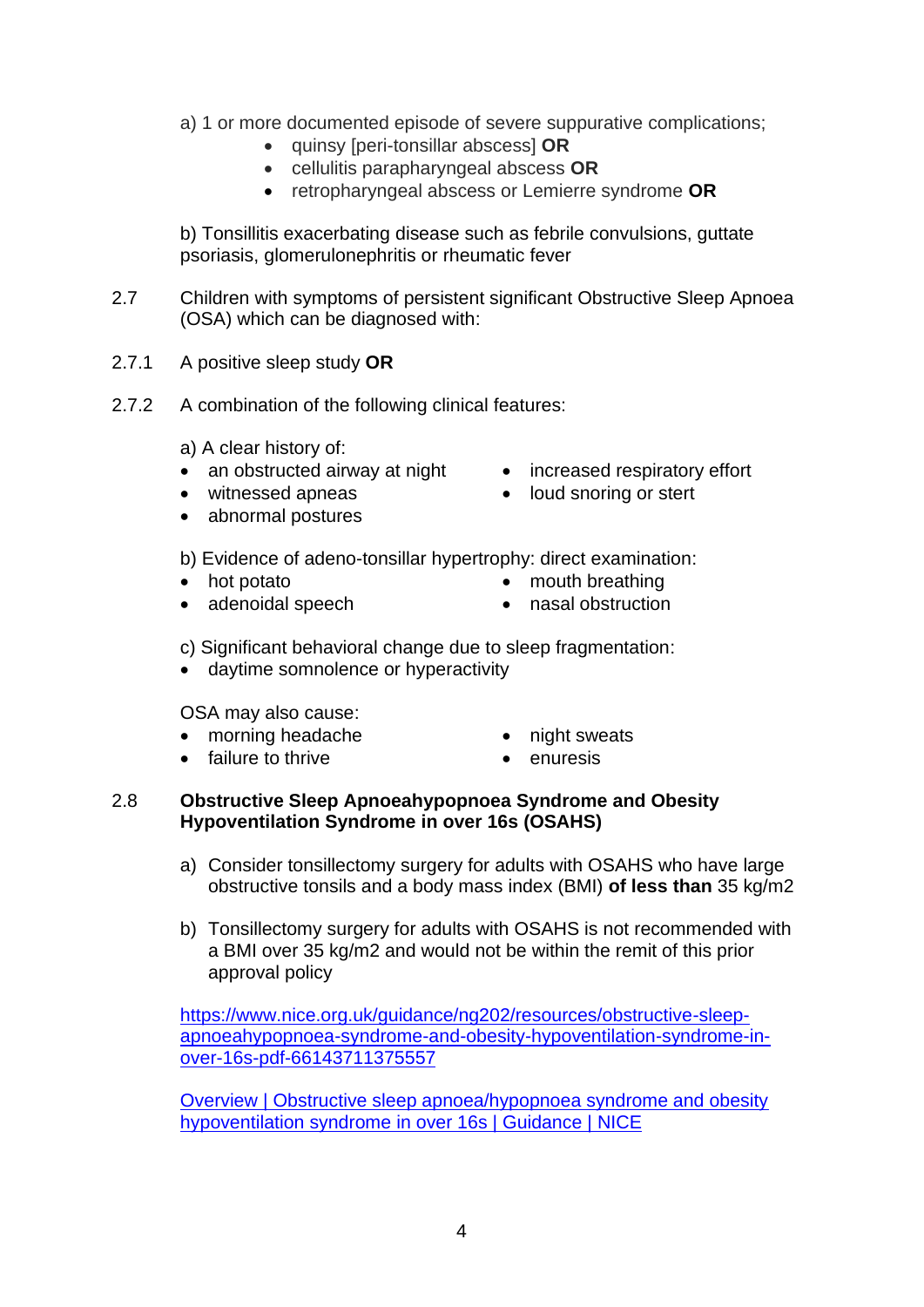#### **3 BACKGROUND**

The main symptom of tonsillitis is a sore throat. Tonsils will be red and swollen, and the throat may be very painful, making swallowing difficult. The symptoms of tonsillitis usually get better after three to four days. In some cases, the tonsils are coated or have white, pus-filled spots on them.

Other common symptoms of tonsillitis include:

- High temperature (fever) over 38C (100.4F)
- Headache
- Earache
- Feeling sick
- Feeling tired
- Swollen, painful lymph glands in your neck
- Loss of voice or changes to your voice

#### **4 EVIDENCE BASED INTERVENTIONS APPLICATION PROCESS**

- 4.1 Patients who are not eligible for treatment under this policy may be considered on an individual basis where their GP or Consultant believes clinical exceptional circumstances exist that warrant deviation from the rule of this policy
- 4.2 Completion of a **Generic EBI Application Form** by a patient's GP or Consultant is required
- 4.3 Applications cannot be considered from patients personally
- 4.4 Only electronically completed EBI applications will be accepted to the EBI **Service**
- 4.5 It is expected that clinicians will have ensured that the patient, on behalf of who they are forwarding the application for, is appropriately informed about the existing policies prior to an application to the EBI Panel. This will reassure the Panel that the patient has a reasonable expectation of the outcome of the application and its context
- 4.6 EBI applications are reviewed and considered against clinical exceptionality

For further information on 'clinical exceptionality' please refer to the NHS England information using the link below page 9-13.

- [https://www.england.nhs.uk/wp-content/uploads/2017/11/comm](https://www.england.nhs.uk/wp-content/uploads/2017/11/comm-policy-indivdual-funding-requests.pdf)[policy-indivdual-funding-requests.pdf](https://www.england.nhs.uk/wp-content/uploads/2017/11/comm-policy-indivdual-funding-requests.pdf)
- 4.7 Social, Emotional and Environmental factors *i.e., income, housing, environmental pollution, access to services, family, friends, ethnicity, life experiences etc.* CANNOT be considered with an application
- 4.8 Where appropriate photographic supporting evidence can be forwarded with the application form